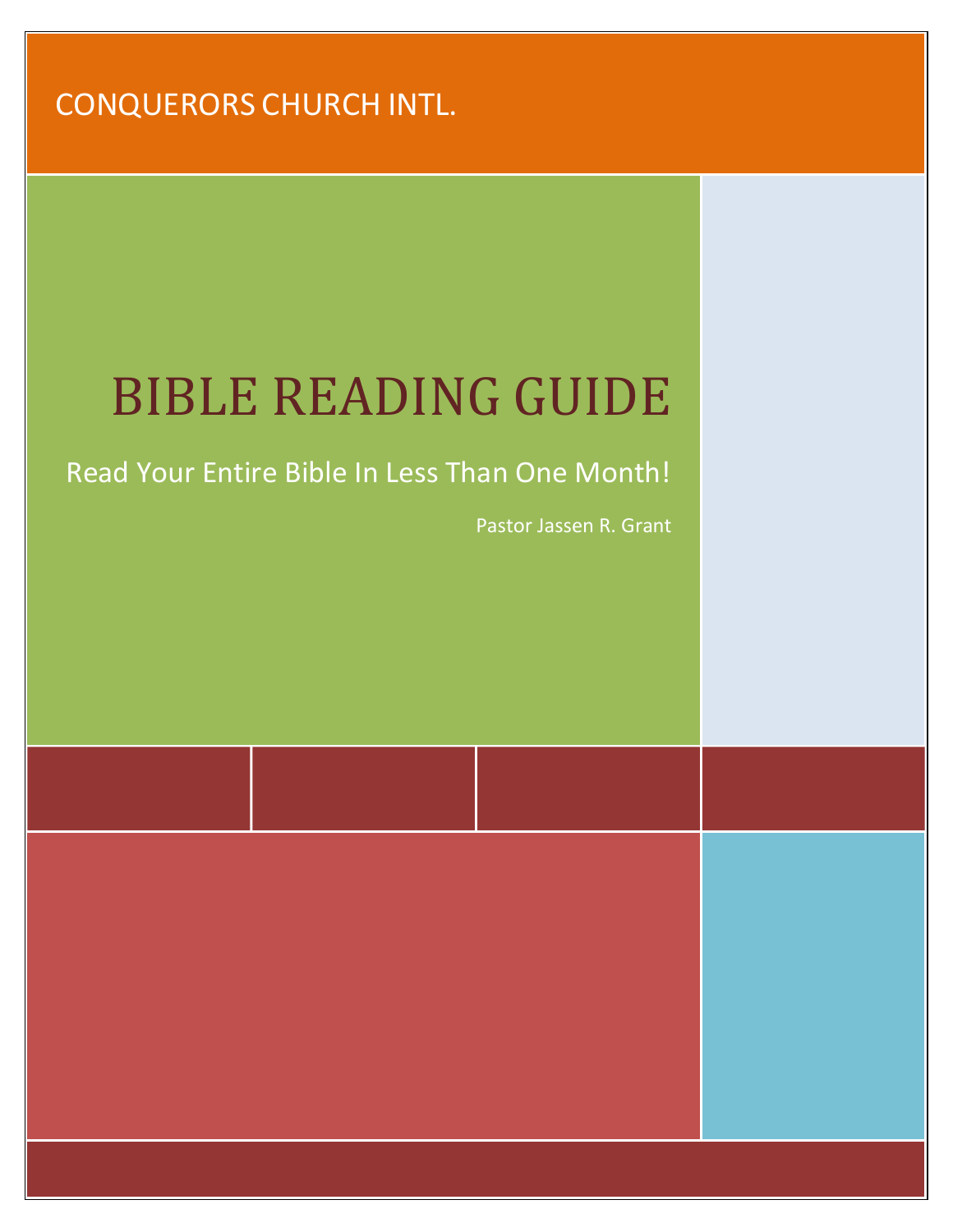# Forward

Thank you for taking the time to increase your knowledge and awareness of God's Word. Most people have thought over the years that it takes an extreme amount of time to read the Bible. The truth of the matter is that you can read the entire Bible in less than a month!!

When the Word is put in the right order you will find that you can read 48% of the Bible in less than a week! Our recommendation is for everyone who wants to take the challenge to set aside the appropriate time to focus and finish on schedule. The guide is designed to help you keep track of your progress as well as log important notes that will assist you in understanding what you are reading.

Lastly, this is for those who are serious about growing in grace and God's Word. We know God through the Word and as you understand the Word you will understand God.

Blessings and peace be upon you as you start your journey!!

Pastor Jassen R. Grant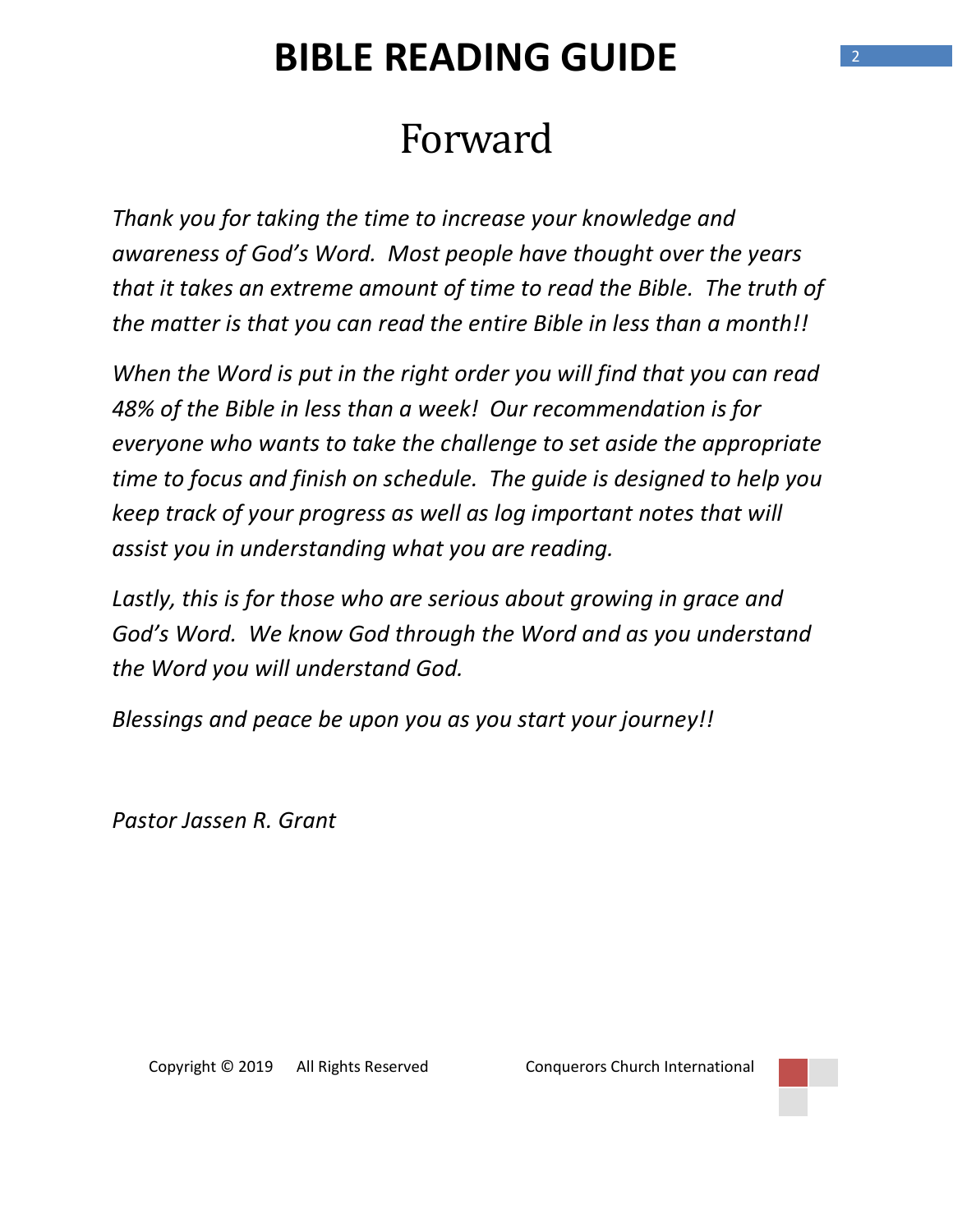#### 50 Bible Facts

- 1. The Bible is the largest seller of all books published
- 2. The Bible contains 66 books
- 3. 48% of the Bible contains books with 10 chapters or less
- 4. There are more books with only three (3) chapters than any other number in the Bible
- 5. There are 39 books in the Old Testament
- 6. There are 27 books in the New Testament?
- 7. You can read a minimum of 13 books of the Bible in one day
- 8. You only have to read 216 chapters to read ½ of the Bible
- 9. You can read 216 chapters (38 books) in one (1) week
- 10. 2/3 of the New Testament revelation was give to one man; the Apostle Paul
- 11. The fastest books to read with more than one chapter are Psalms and Proverbs
- 12. The Bible has been translated, in whole or in part, into more than 1,100 languages and dialects.
- 13. About 30,000,000 copies of the complete text of the Bible, or of its principle parts, are distributed annually.
- 14. The first book printed with movable metal type was the Gutenberg Bible, printed by Johannes Gutenberg, before August 15, 1456, in Mainz, Germany.
- 15. The first printed Bible divided into verses was a Latin edition by Pagninus, printed in 1528.
- 16. The first complete English version of the Bible divided into verses was the Geneva Bible, printed in 1560.
- 17. The Bible was written by some 50 men, only one of whom (Luke) was a Gentile.
- 18. Shortest book: 2 John (13 verses)
- 19. Longest book: Psalms (150 chapters)
- 20. Shortest chapter: Psalm 117
- 21. Longest chapter: Psalm 119
- 22. Shortest verse: John 11:35
- 23. Longest verse: Esther 8:9
- 24. Middle verse: Psalm 97:8
- 25. Longest word: Maher-shalal-hash-baz (Isaiah 8:1)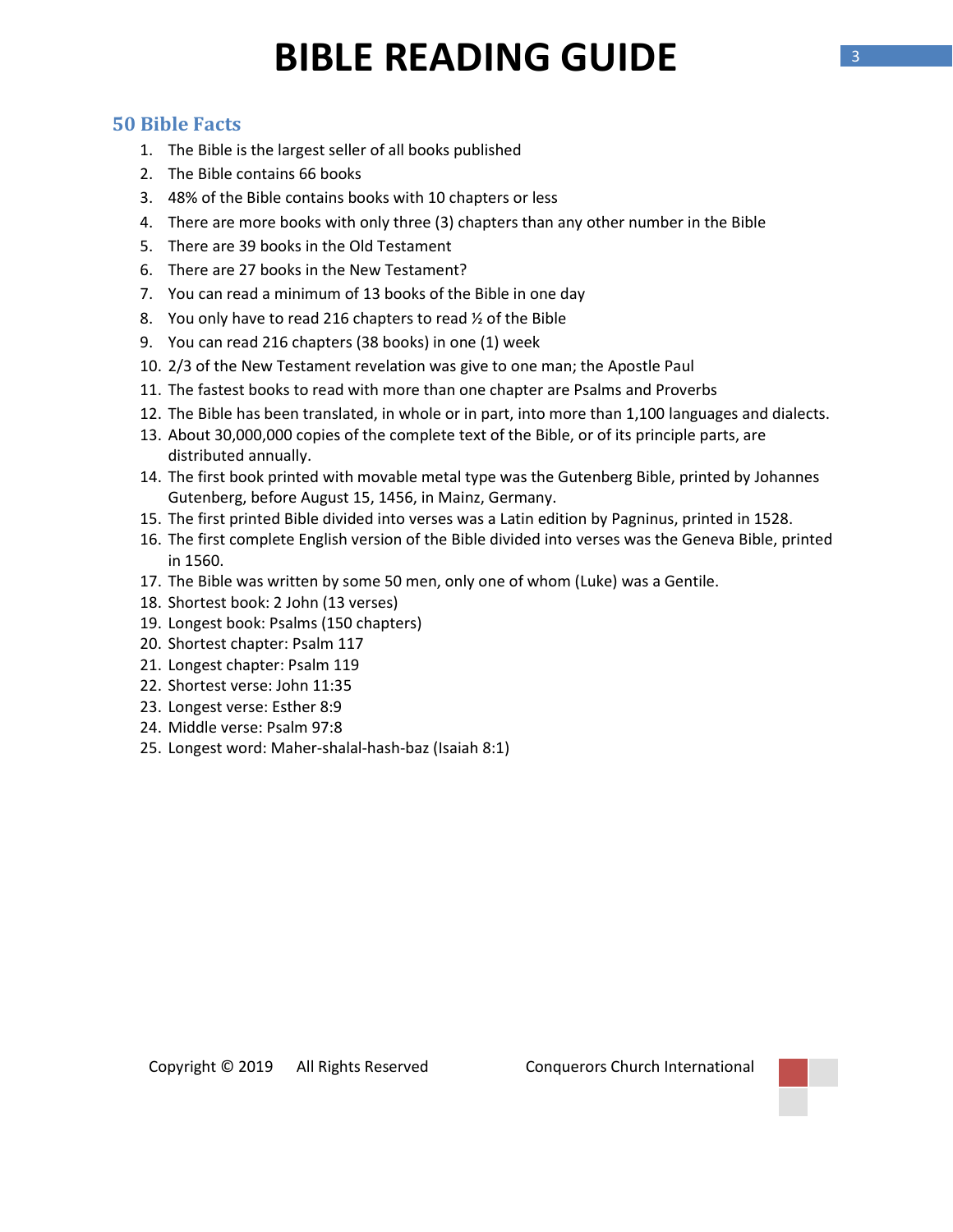- 26. Similar chapters are 2 Kings 19 and Isaiah 37
- 27. Verse containing all letters except J: Ezra 7:21
- 28. Verse containing all letters except Q: Daniel 4:37
- 29. The total number of questions in the Bible are 3294
- 30. The number of promises in the Bible are 1260
- 31. The word God appears 3358
- 32. The word "Christian" only appears three times in the Bible
- 33. The word "God" appears in every book of the Bible except Esther and Song of Solomon
- 34. The 17 Historical Books are Genesis, Exodus, Leviticus, Numbers, Deuteronomy, Joshua, Judges, Ruth, 1 Samuel, 2 Samuel, 1 Kings, 2 Kings, 1 Chronicles, 2 Chronicles, Ezra, Nehemiah, and Esther.
- 35. The 5 Books of Poetry are: Job, Psalms, Proverbs, Ecclesiastes, and Song of Solomon
- 36. The 17 Prophetic Books are: Isaiah, Jeremiah, Lamentations, Ezekiel, Daniel, Hosea, Joel, Amos, Obadiah, Jonah, Micah, Nahum, Habakkuk, Zephaniah, Haggai, Zechariah, and Malachi.
- 37. The New Testament has 4 Gospels, Acts, 21 Epistles, and Revelation in it.
- 38. The 4 Gospels are: Matthew, Mark, Luke, and John
- 39. The 21 Epistles are: Romans, 1 Corinthians, 2 Corinthians, Galatians, Ephesians, Philippians, Colossians, 1 Thessalonians, 2 Thessalonians, 1 Timothy, 2 Timothy, Titus, Philemon, Hebrews, James, 1 Peter, 2 Peter, 1 John, 2 John, 3 John, and Jude
- 40. There are only two books in the Bible named from Women-Ruth & Esther
- 41. The native language that Jesus spoke was not English, but Aramaic
- 42. The only 100% Christian Nation on earth is the Vatican City
- 43. The actual location of Babylon was 55 miles south of current day Bagdad
- 44. The Muslim nation that has the highest percentage of Christians is Lebanon
- 45. The actual names of the three wise men were Balthazar, Caspar, Melchoir
- 46. In medieval times, in order to cure a headache Christians placed a Bible on their heads
- 47. The name "Eden" means "pleasure"
- 48. Song of Solomon and Esther are the only two books that don't mention the name of God
- 49. The oldest person that ever lived was Methuselah, who lived 969 years
- 50. The last recorded word in the Bible is "Amen"

|              | Old Testament | <b>New Testament</b> | Total (OT & NT) |
|--------------|---------------|----------------------|-----------------|
| <b>Books</b> | 39            | 27                   | 66              |
| Chapters     | 929           | 260                  | 1189            |
| Verses       | 23,214        | 7959                 | 31,173          |
| Words        | 592,439       | 181,253              | 773,692         |
| Letters      | 2,728,100     | 838,380              | 3,566,480       |

Copyright © 2019 All Rights Reserved Conquerors Church International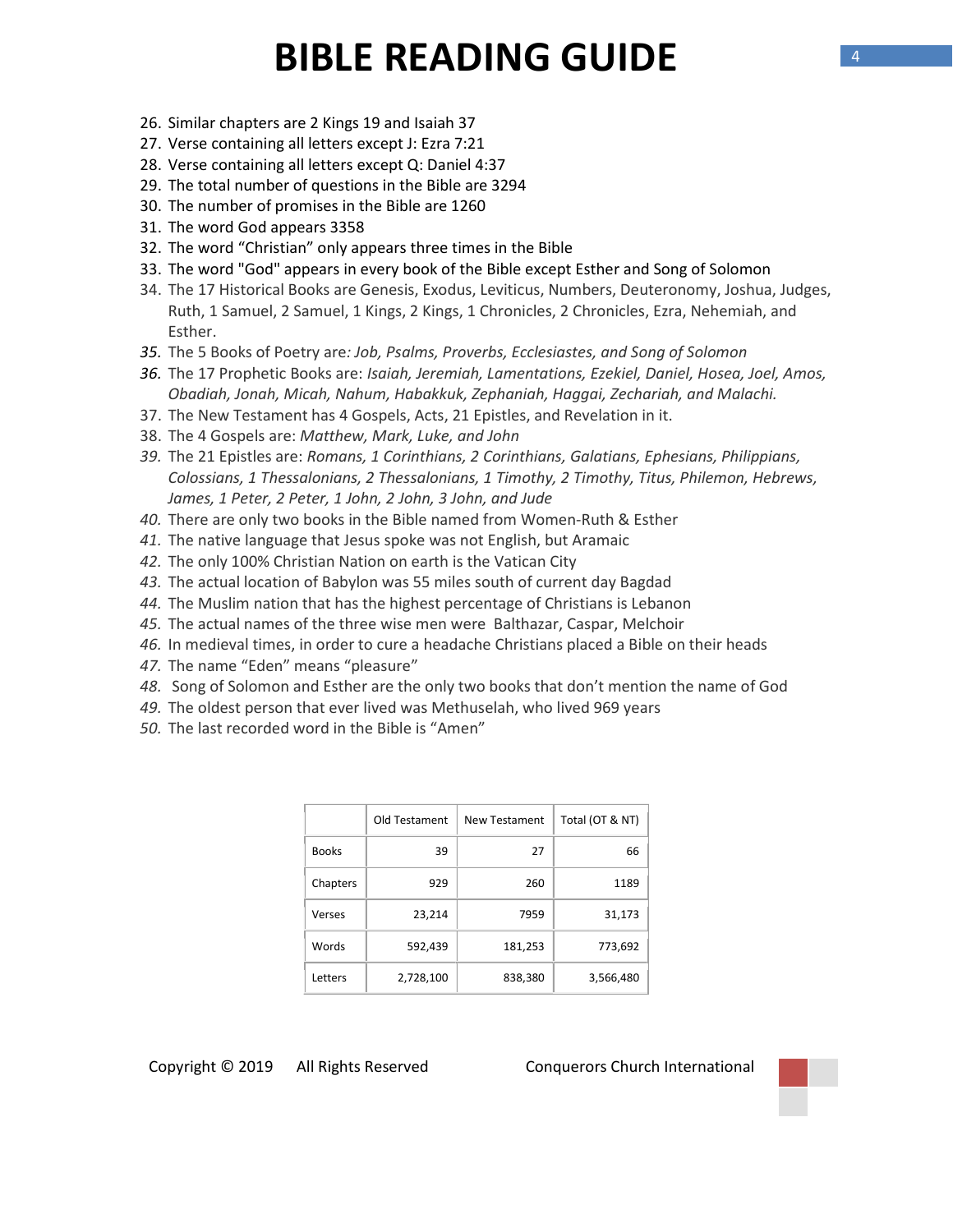| <b>Books of the Bible</b> | <b>Chapters</b> | <b>Date Completed</b> | <b>Main Theme</b> |
|---------------------------|-----------------|-----------------------|-------------------|
|                           |                 |                       |                   |
| 2 John                    | $\mathbf{1}$    |                       |                   |
| 3 John                    |                 |                       |                   |
| Obadiah                   |                 |                       |                   |
| Philemon                  |                 |                       |                   |
| Jude                      |                 |                       |                   |
| Haggai                    | $\overline{2}$  |                       |                   |
| Titus                     | $\overline{3}$  |                       |                   |
| 2 Thessalonians           |                 |                       |                   |
| 2 Peter                   |                 |                       |                   |
| Nahum                     |                 |                       |                   |
| Habakkuk                  |                 |                       |                   |
| Zephaniah                 |                 |                       |                   |
| Joel                      |                 |                       |                   |
| Malachi                   | $\overline{4}$  |                       |                   |
| Jonah                     |                 |                       |                   |
| Colossians                |                 |                       |                   |
| 2 Timothy                 |                 |                       |                   |
| Ruth                      |                 |                       |                   |
| Philippians               |                 |                       |                   |
| 1 Peter                   | 5               |                       |                   |
| James                     |                 |                       |                   |
| 1 John                    |                 |                       |                   |
| Lamentations              |                 |                       |                   |
| 1 Thessalonians           |                 |                       |                   |
| Galatians                 | 6               |                       |                   |
| 1 Timothy                 |                 |                       |                   |
| Ephesians                 |                 |                       |                   |
| Micah                     | $\overline{7}$  |                       |                   |
| Solomon                   | 8               |                       |                   |
| Amos                      | $\overline{9}$  |                       |                   |
| Esther                    | 10              |                       |                   |
| Ezra                      |                 |                       |                   |
| Daniel                    | 12              |                       |                   |
| Ecclesiastes              |                 |                       |                   |